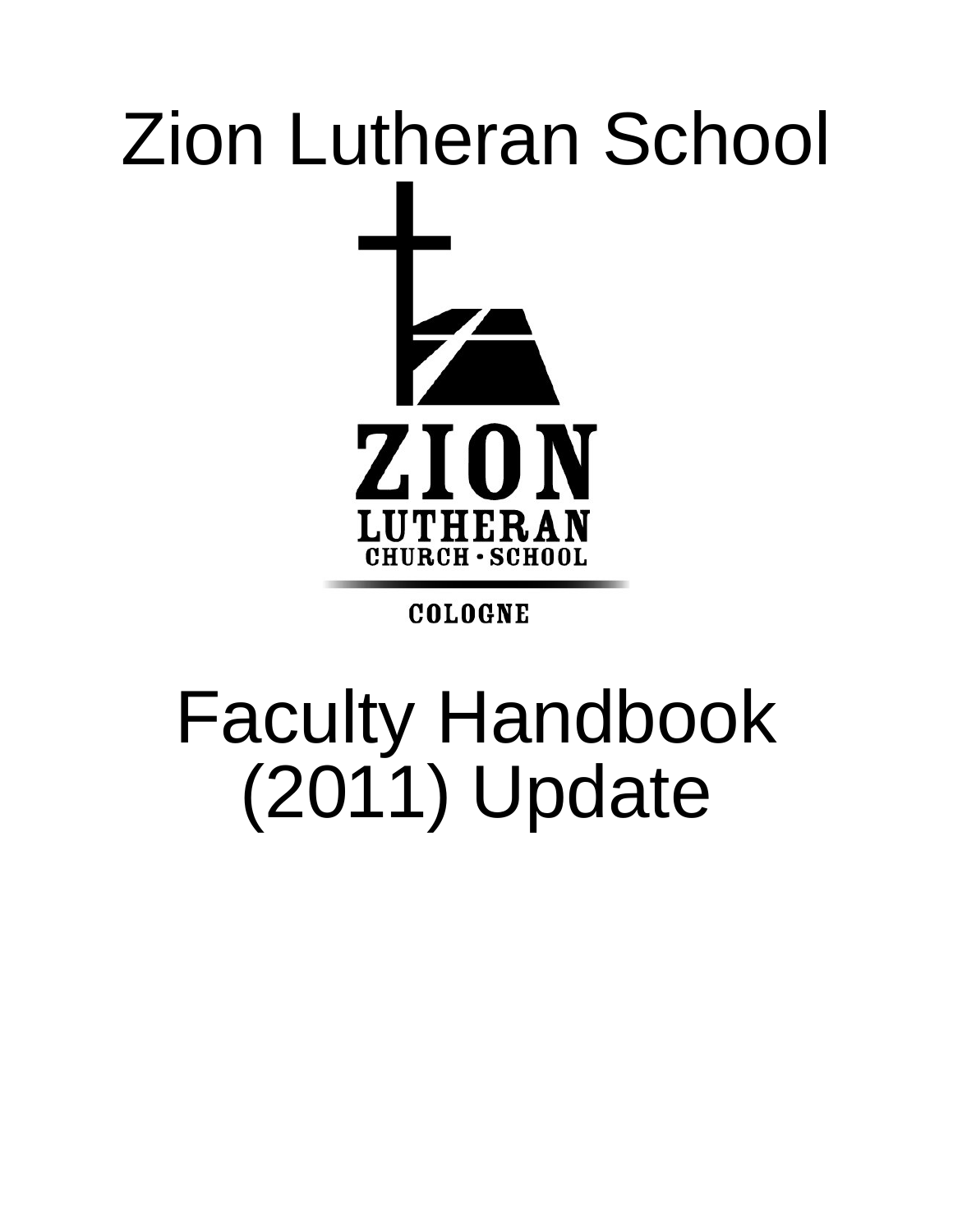#### Table of Contents

| 1.  | <b>Professional Conduct</b>                        |
|-----|----------------------------------------------------|
| 2.  | Contracts                                          |
| 3.  | <b>School Day</b>                                  |
| 4.  | Holidays                                           |
| 5.  | <b>Sick Leave Policy</b>                           |
| 6.  | <b>Extended Medical Leave</b>                      |
| 7.  | <b>Illness</b>                                     |
| 8.  | <b>Planned Absences</b>                            |
| 9.  | <b>Funeral Leave</b>                               |
| 10. |                                                    |
| 11. | <b>Continuing Education</b>                        |
| 12. | Membership on Church and Other Official Committees |
|     | Concordia Retirement and Health Plan               |
| 13. | <b>Social Security</b>                             |
| 14. | <b>Classroom Conduct</b>                           |
| 15. | <b>Discipline Policy</b>                           |
| 16. | <b>Suspension and Expulsion</b>                    |
| 17. | <b>Classroom Arrangement</b>                       |
| 18. | <b>Classroom Collections</b>                       |
| 19. | Vacations                                          |
| 20. | <b>Health and Safety</b>                           |
| 21. | <b>Lesson Plans</b>                                |
| 22. | Lunch Room Duty                                    |
| 23. | <b>Recess/Free Time/After School Duties</b>        |
| 24. | <b>Other School Activities</b>                     |
| 25. | Teacher Certification/Lutheran Teaching Degree     |
| 26. | <b>Faculty Meetings</b>                            |
| 27. | <b>Conference Expenses</b>                         |
| 28. | <b>Handling School Funds</b>                       |
| 29. | Attendance at Meetings                             |
| 30. | <b>Field Trips</b>                                 |
| 31. | Smoking                                            |
| 32. | Telephone                                          |
| 33. | <b>Janitorial Responsibilities</b>                 |
| 34. | Curriculum                                         |
| 35. | Chapel                                             |
| 36. | Confidences                                        |
| 37. | <b>Sexual Harassment</b>                           |
| 38. | <b>General Regulations</b>                         |
| 39. | <b>Staff Development</b>                           |
| 40. | <b>Staff Discipline Policy</b>                     |
|     |                                                    |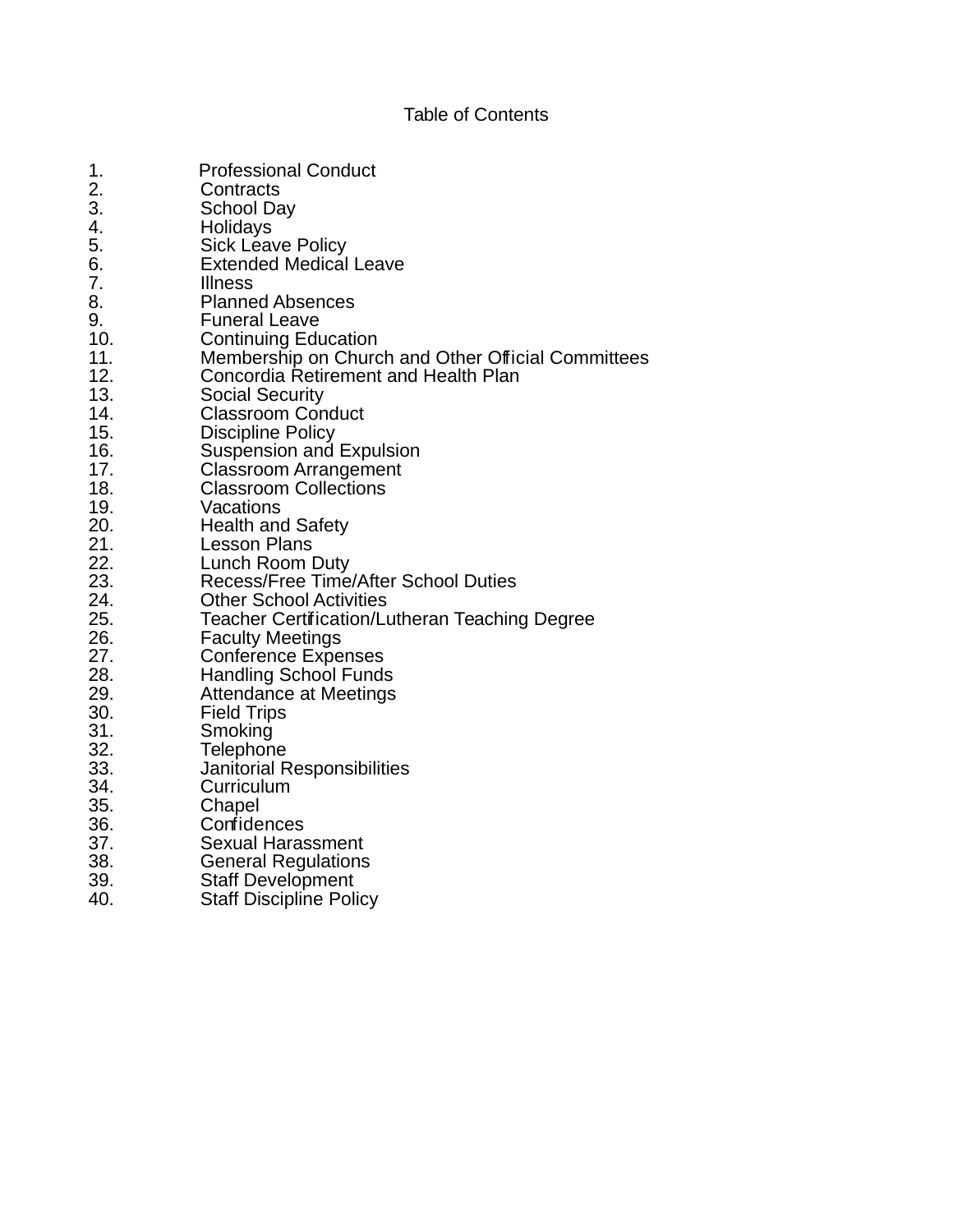#### A HANDBOOK FOR FACULTY

#### Preface

This handbook has been prepared to serve as a convenient source of information concerning policies, practices, regulations, and teachers' responsibilities of Zion Lutheran School and the place of the teacher in the total program of the church. The materials in this handbook are to aid the staff to work in closer harmony in creating and implementing the best possible educational program for the development of each and every child.

The teacher who has served at Zion in the past will find this book a helpful reminder and a practical guide. The teacher who is new to the staff will obtain a clearer view of the entire program and the philosophy of the school, so that he/she may become adjusted more quickly to the routine of the school. To the student teacher who will be with the school only for a short time, this handbook will serve as a quick overview of the program with the hope that he/she will recognize their place and responsibility in the total program of the church.

It will be beneficial to consult the Parent Handbook and the Yearly Supplement for additional clarification of the rules and guidelines to be followed by the students and the parents.

May the God whose we are and whom we are here to serve, richly bless our work together in this small part of His kingdom to the glory of His name and the welfare of all the blood-bought souls that will be entrusted to us.

#### **Organization**

Control and supervision of the school is exercised by the Voters Assembly of the congregation and its duly elected Board of Christian Education. The principal of the school acts as the agent of the Congregation and the Board of Christian Education in the direct administration and supervision of the school. Teachers who are members of Zion are eligible to be Zion voting members and, therefore, may assist in determining the policies for the school.

Principal Day to Day Administration Students Learn

Zion Voters Assembly Elects the Board of Christian Education<br>The Church Council Monitors Board of Christian Education A The Church Council Monitors Board of Christian Education Activities<br>Board of Christian Education General Administration and Policy Board of Christian Education General Administration and Policy<br>Principal Christian Education Day to Day Administration Teach and provide feedback on program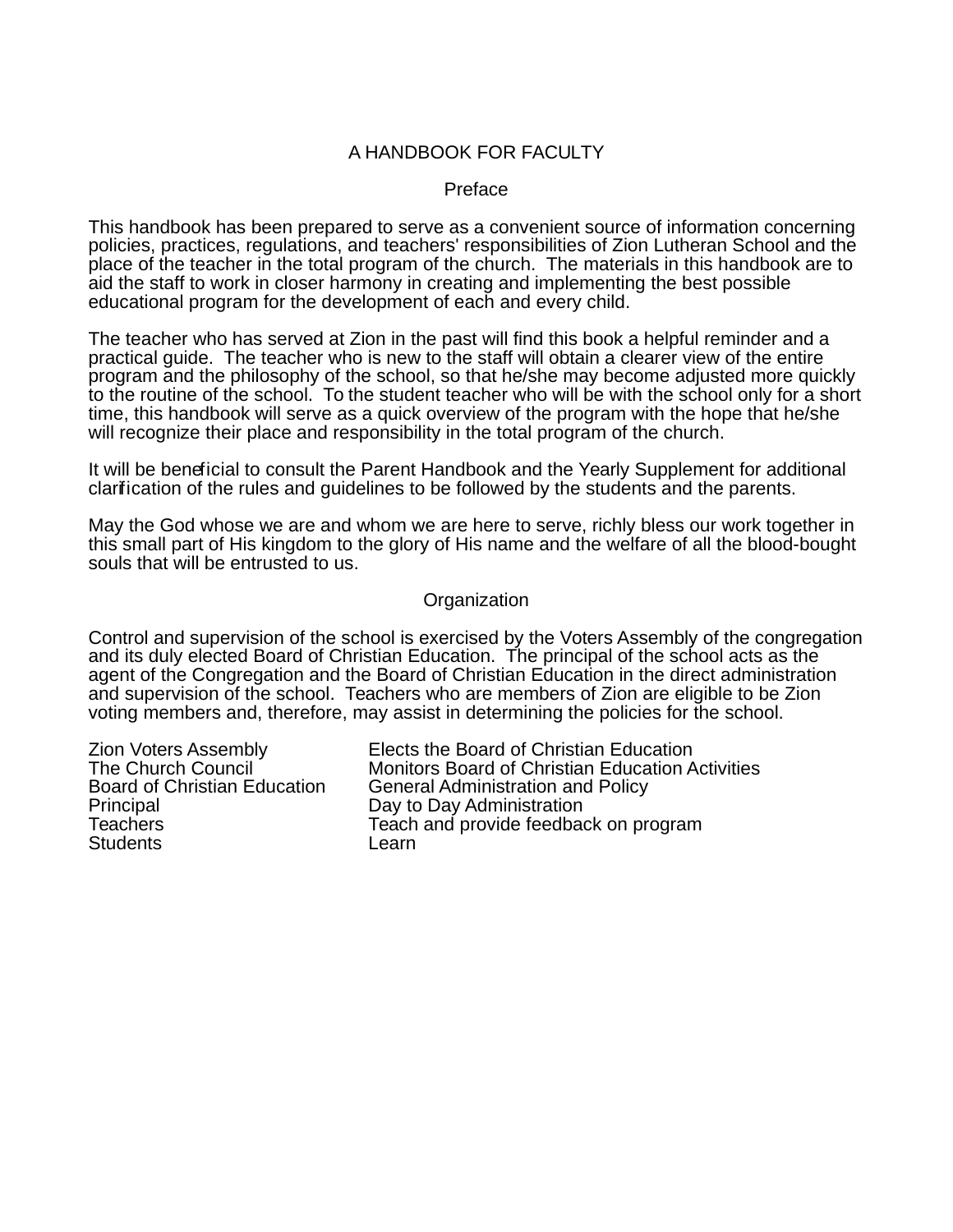#### Policies

#### 1. Professional Conduct

Teachers are expected to be competent professionals, grow professionally through continued education, participate in professional meetings (including faculty meetings), be active in Zion Lutheran School and Zion Lutheran Church functions, and conform to the moral, religious and dress standards of their profession and the congregation.

#### 2. Contracts

Teacher calls are for a full year. It is considered a twelve-month call. Included in this call is a two-month vacation period. The contract period begins on August 1st. Teacher contracts for the following school year will be offered to Zion's faculty members on or about December 15th. The teachers are either to sign or return the contracts by January 31st.

#### 3. School Day

Teachers are to be available in their classroom to their students by 7:30 A.M. and should remain in the school until at least 3:30 P.M. If for some reason you have to be late, the principal should be notified.

#### 4. Holidays

The faculty will receive the same holidays as the students with the exception of some regularly scheduled events (such as Christmas programs, Teacher Conferences, etc.) where teacher participation is required. Faculty members are expected to be in attendance at events in which their students participate. In the event you are unable to attend, you may be able to make other arrangements with the principal.

#### 5. Sick Leave Policy (Short Term)

Each teacher will accrue one day for each month of service with a maximum of 14 days for sick leave. Teachers are allowed to use sick leave for a sick child.

#### 6. Extended Medical Leave

Zion pays 100% of the first two (2) weeks and 30% of the next four (4) weeks. (Concordia Health Plan will pay the remaining 70% of the salary). After this period of time, Zion does not reinstate pay until duties are resumed. Further details are available from the treasurer of the congregation.

#### 7. Illness

In case of illness, teachers should call the principal between 6:00 A.M. and 7:00 A.M. We know that this is not always possible. The Teacher is responsible for finding there own substitute teacher.

#### 8. Planned Absences

There are times when a teacher must be absent for personal business. The teacher may take up to two days without paying for the substitute teacher. If more than two days are needed, the Board of Education will need to be contacted. These planned absences must be requested from the principal as far in advance as possible so that a substitute teacher may be found. Payment for the substitute is the responsibility of the absent teacher. Payment is to be made to the secretary. Substitute teacher pay is currently \$90.00.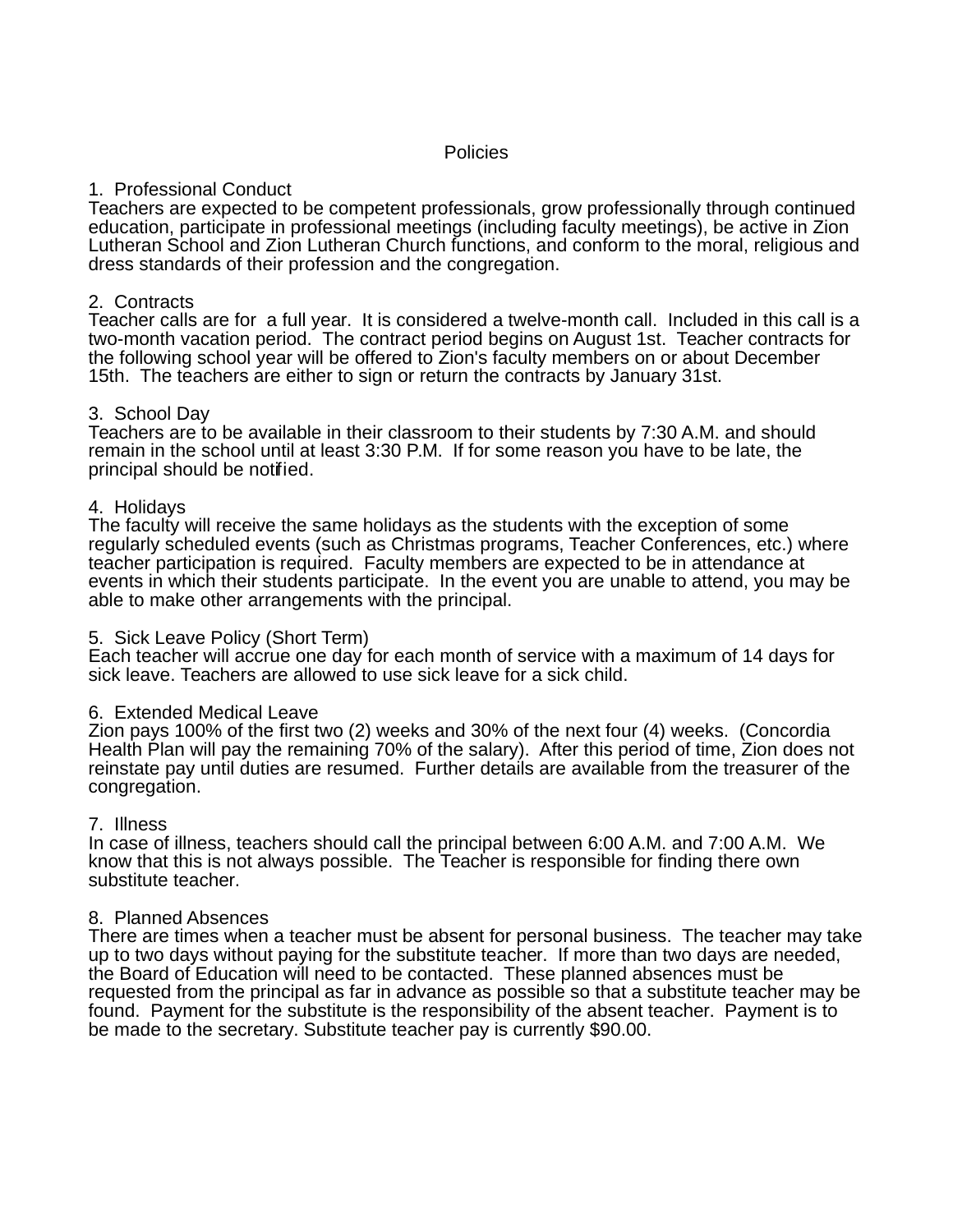#### 9. Funeral Leave

In case of a death in the immediate family (spouse, child, father, mother, brother, sister, mother-in-law, father-in-law), you are eligible for up to three (3) days with no forfeiture of salary. Extenuating circumstances can be reviewed by the Board of Education.

#### 10. Continuing Education

The Board of Education will assist in a teachers continuing education program at the boards discretion. Teachers must provide the principal with the original invoices from colleges and college book stores. This policy becomes effective after one year of service in Zion Lutheran School. Money to pay for these bills is to come from our school treasury.

#### 11. Membership on Church and other Official Committees

Zion will permit its principal or teachers to hold offices on official church/synodical/district committees and will pay for a substitute teacher occasionally so that the principal or teacher may fulfill his or her duties on such committees.

#### 12. Concordia Retirement and Health Plans

Zion Lutheran Church participates in both Concordia Plans. All employees of Zion Lutheran School are automatically enrolled in the Concordia Retirement Plan, the congregation paying all the premium charges. Each teacher has an opportunity to participate in the Concordia Health Plan. Further details are available from the treasurer of the congregation or write to Concordia Health Plans.

#### 13. Social Security

A certain percent of each month's salary is withheld from teachers' checks for Social Security. Zion contributes an amount matching that withheld from the monthly checks.

#### 14. Classroom conduct

Item Number 1 states that a teacher must be able to teach. There is also another area of professionalism that must be addressed. In our school there is a close physical relationship between classrooms, the classes themselves, and the rest of the church. The teacher must provide and maintain appropriate student conduct throughout the school, church, and school ground so that:

- a) There is a good learning environment for the entire class;
- b) No other classes are disturbed;
- c) A good image of our school is maintained.

#### 15. Discipline Policy

All teachers in a Lutheran School should consider it a part of their responsibility to guide, direct and encourage the Christian discipline of the entire student body during the lunch hour, on the playground, and on the school premises in general. Students will be supervised at all reasonable times including before school, lunch hour, and after school for pick-up by the school bus or parents. In serious cases, the child's teacher should be informed and involved.

Classroom discipline is the responsibility of the individual teacher. During the first several days of school, each teacher should establish a workable student-teacher relationship. The teacher must be firm, but flexible. They should present rules of procedure and listen to suggestions from their pupils. The teacher should be able to solve behavior problems and guide the children into patterns of desirable Christian behavior.

Imposed discipline is usually the starting point, but each teacher should strive to develop self-discipline in children. "If you love Me, keep my commandments."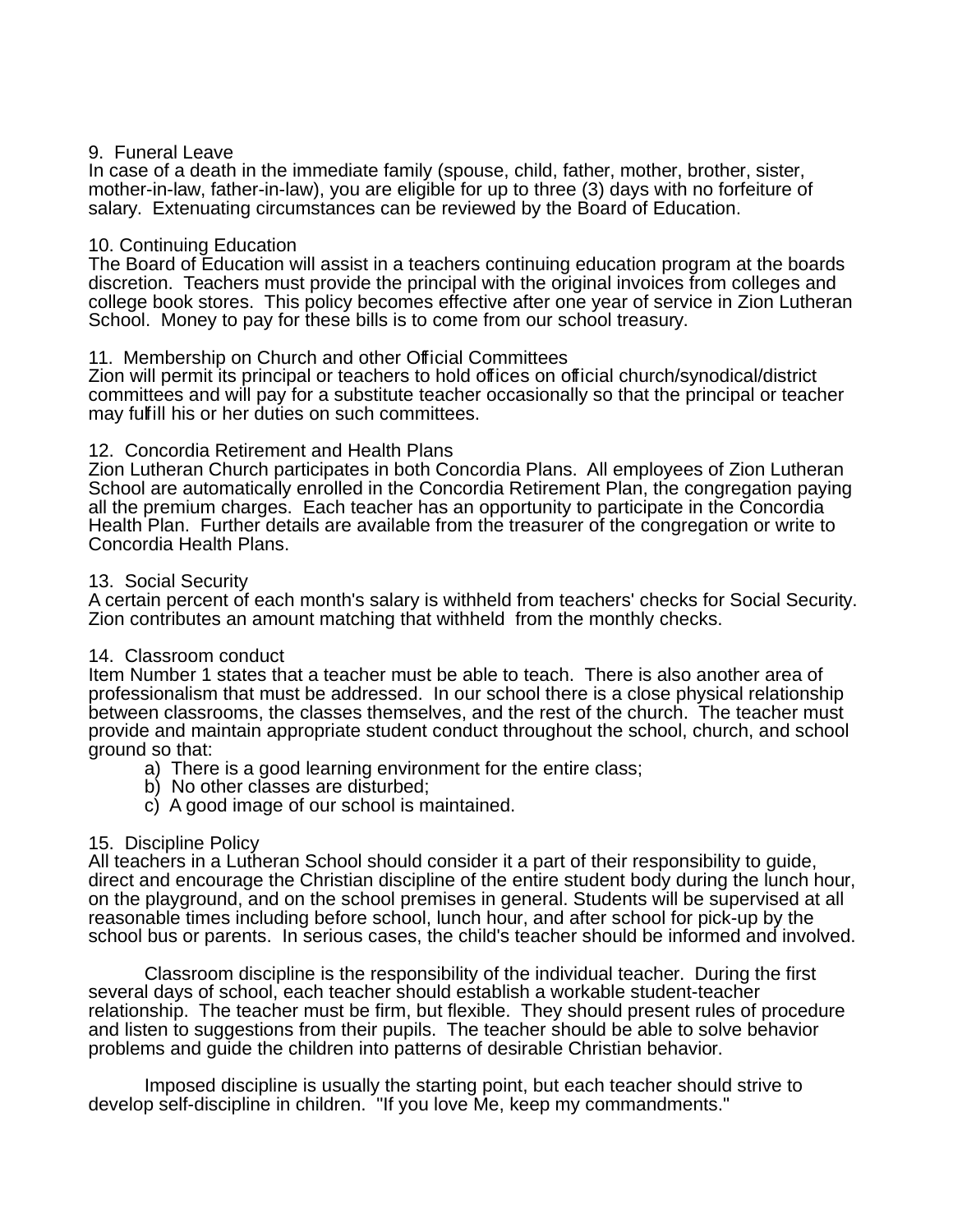Corporal punishment must not be used.

Teachers are to use discretion in keeping children in the schoolroom during the lunch period or the physical education period.

Infraction of any rules will be handled in five steps:

- a) the teacher and the pupil;
- b) the teacher and the parent;
- c) the teacher, the principal, and the parent;
- d) the teacher, parents, student, and the Board of Education;
- e) expelled or referred for counseling.

#### 16. Suspension and Expulsion

Only the Principal has the authority to suspend a student. Expulsion requires action by the Board of Education. If a teacher feels a student has done something to warrant the action, the teacher must consult the principal.

#### 17. Classroom Arrangement

Each teacher is responsible for the physical arrangement and orderliness of the various furniture and teaching aids in their classroom. It must be maintained in as neat a condition as possible, not only to provide a good learning environment, but also to impress your substitute teachers, visitors, and people simply walking by. Do not have your classroom arranged in such a manner that the janitor finds it impossible to sweep your classroom. In addition we ask that you help to keep our entire building tidy (workroom, restrooms, office, etc.)

#### 18. Classroom Collections

Always seek the Principal's permission before proceeding with special collections of monies. Money collected from students should be given, to the school secretary.

#### 19. Vacations

A two-month vacation is scheduled from June 15th to August 15th. As you can see, there is a period of time after the students are dismissed for the school year and another period of time before the students return in the fall when the teachers on staff are officially "on duty". The Principal, at the board's discretion, may be authorized to excuse teachers from being at the school during these times, as long as the school's "shut-down" and "start-up" functions are completed.

#### 20. Health and Safety

With the group of people involved in our school, it is necessary that the faculty remain ever alert to any health or safety hazard that may exist, and be trained to minimize the danger. The teacher shall:

- a) Be familiar with and train his or her students in proper fire evacuation procedures;
- b) Be able to operate the fire extinguishers;
- c) Educate the children in bus transportation safety;
- d) Be familiar with and train his or her students in proper tornado evacuation procedures;

e) Be observant for signs of illness in his or her students and when able to determine that a particular student has a contagious condition, remove that student from the classroom;

f) Make every effort to communicate with a child's parents in regard to any symptoms or signs he or she observes that may be indicative of physical disability and/or illness; (Note: No child is to be sent home unless the teacher has talked to a parent, guardian, or day careprovider and they then come and pick up the child.)

g) Be on the alert for child abuse. You can be held responsible by the State of Minnesota if you choose to look past such a situation.

h) Report cases of suspected child abuse. You must report to the Department of Social Services if you suspect: Neglect, emotional, sexual or physical abuse.

I) Use appropriate procedures as outlined in our blood pathogens policy for body fluids.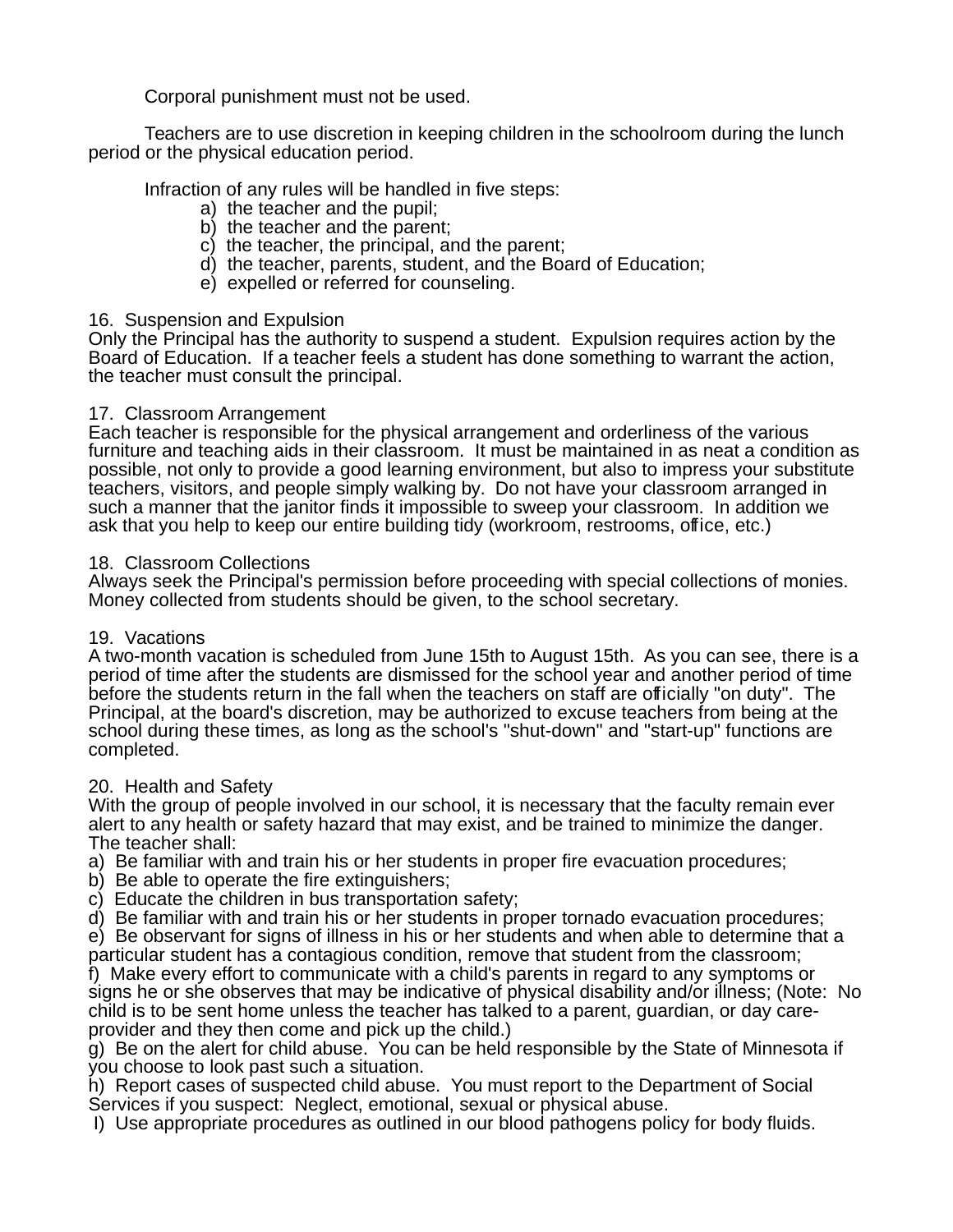#### 21. Lesson Plans

Teachers will make daily plans that are current and self-explanatory to everyone who might need to refer to them. Careful and thoughtful pre-planning is expected. Lesson plans should consider the overall ability of the class, be creative in nature, be specific, realistic, and flexible. Lesson plans for the upcoming week should be completed the Friday before.

#### 22. Lunchroom Duty

The teacher is responsible for maintaining the discipline of his or her class during the lunch period.

#### 23. Recess/Free Time/After School

Students will be supervised, in the presence of an adult staff member or aide, at all reasonable times. Teachers should monitor playground activities during recesses, noon-hour breaks, and physical education periods. There must be supervision to minimize the possibility of accidents, dangerous activities, etc. Proper supervision helps to cut down the insurance claims. Staff should share in the supervision of students during group activities

#### Cold weather Policy

In the event that the windchill is below zero, students will remain inside. WCCO/Channel 4 weather for Cologne/Twin Cities will be used to determine the windchill.

#### 24. Other School Activities

It is assumed that all of the teaching staff will actively participate in the school-sponsored programs. While not all events require the need for all of the teachers, and because the interest and skills of each teacher are varied, each teacher should try to participate in as much as is possible. Some examples of events included are:

- a) Arts Fair
- b) Music Fair<br>c) Spelling Be
- c) Spelling Bee<br>d) Science Fair
- d) Science Fair
- e) Various Athletic Functions and Tournaments<br>f) Play Day
- 
- f) Play Day<br>g) Christmas<br>h) School Cl g) Christmas Worship Service
- 
- h) School Choirs<br>i) Dramatic Activ<br>i) Etc. Dramatic Activities
- Etc.

25. Teacher Certification in Elementary Education (Lutheran Teaching Degree) All faculty members are required to have an up-to-date Minnesota State Teaching Certificate. A listing of requirements for such certification shall be available from the principal. Those teachers not certified at the beginning of the school year are required to submit to the Board of Christian Education a timetable and a plan outlining their requirements for certification and shall be subject to the board's approval.

In addition, the Board of Christian Education requires a teacher at Zion to have their Lutheran Teachers Degree. A teacher that does not meet this requirement must successfully complete one class per year pertaining to a degree as a Lutheran teacher. This is the minimum requirement. Failure to meet this requirement will be subject to review by the Board of Christian Education and may result in disciplinary action and the termination of the teacher's contract.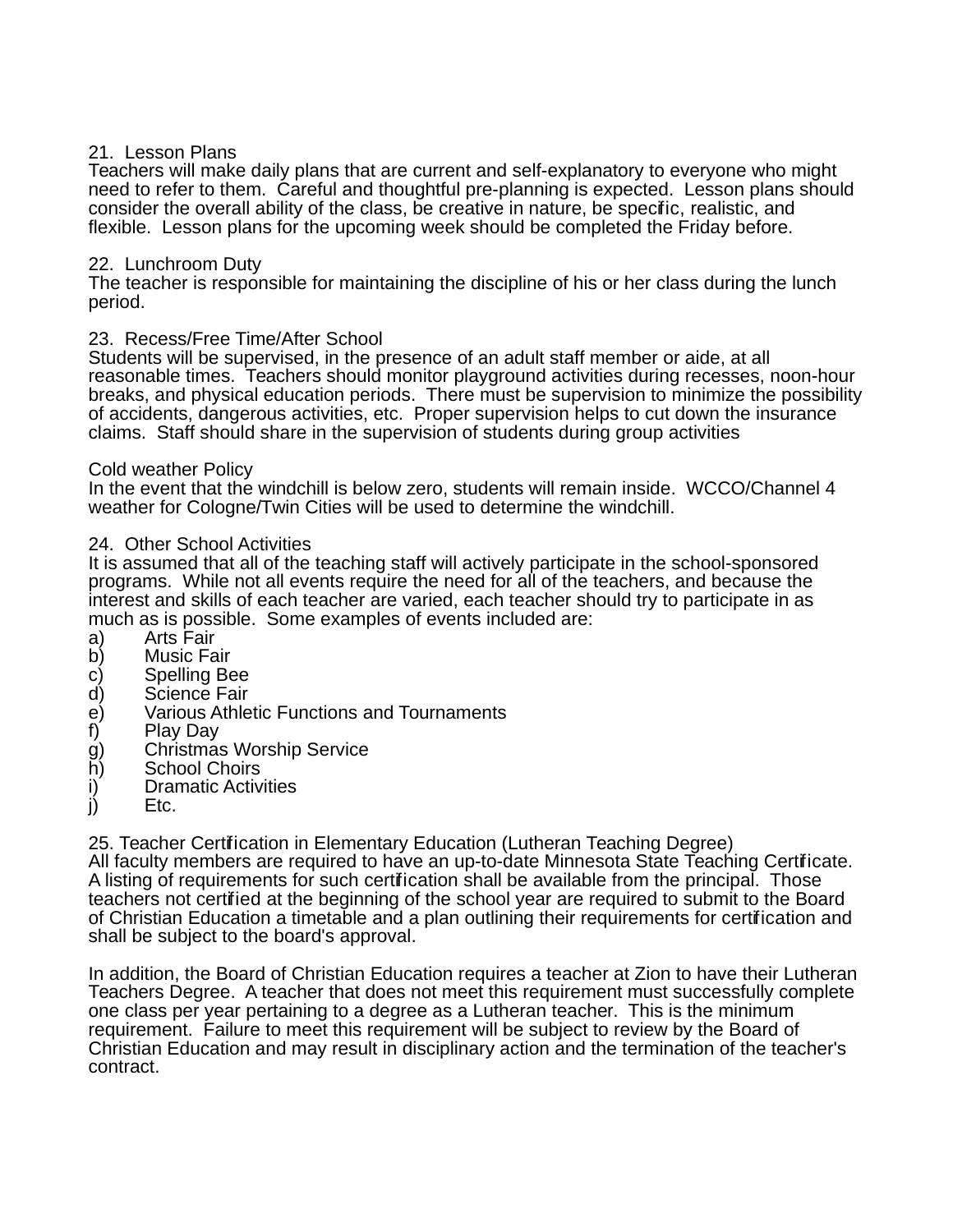#### 26. Faculty Meetings and Devotions

Faculty devotions and staff meetings will be held daily from 7:15AM-7:30AM. The Pastor could meet with us whenever possible. All teachers are required to attend.

#### 27. Conference Expenses

All teachers' conference expenses including the registration fees, meals in connection with the conference, and transportation to and from the conference site are paid for by the Zion Lutheran School Fund Treasury.

#### 28. Handling School Funds

Hot lunch funds are collected by the school office. Forwarding these monies to the office on a timely basis assists with the handling of funds and billing.

#### 29. Attendance At Meetings

Full time attendance by Zion's faculty is desired at divine worship services, faculty meetings, Education League meetings, teachers' conferences, and other related professional meetings.

#### 30. Field Trips and Tours

Children can learn a great deal from well-planned field trips and tours. Each teacher is responsible for such planning for his or her classroom. All students must be encouraged to participate if the event is scheduled during school hours. Parental permission for the pupils to participate must be had in writing prior to the trip or tour. The principal must be notified of any such planned field trips. Bus transportation may be used for field trips into the metropolitan area where traffic issues are a concern.

#### 31. Tobacco Use In School

All tobacco use by teachers in the school building or on the school grounds during the regular school day is strictly prohibited.

#### 32. Telephone

All personal calls made by our teachers on school phones that are long distance should be paid for by the teacher to the congregation. Students must have permission from a teacher to be able to use the phone.

#### 33. Janitorial Responsibilities of the Teacher

- a) Keep all desks clean
- b) Dusting of your room
- c) Clean counter tops and sink
- d) Help our building look presentable

#### 34. Curriculum

Curriculum at Zion Lutheran School should include religion, memory work, reading, choir, English, Spanish, social studies, science, computer science, health, math, spelling, handwriting, physical education, and art. A curriculum guide will be established by the faculty in these areas.

#### 35. Chapel

Weekly chapel services will be held, currently on Thursday. Collections for various mission endeavors will be gathered at each service. Each teacher and the Pastor will take turns leading the chapel service.